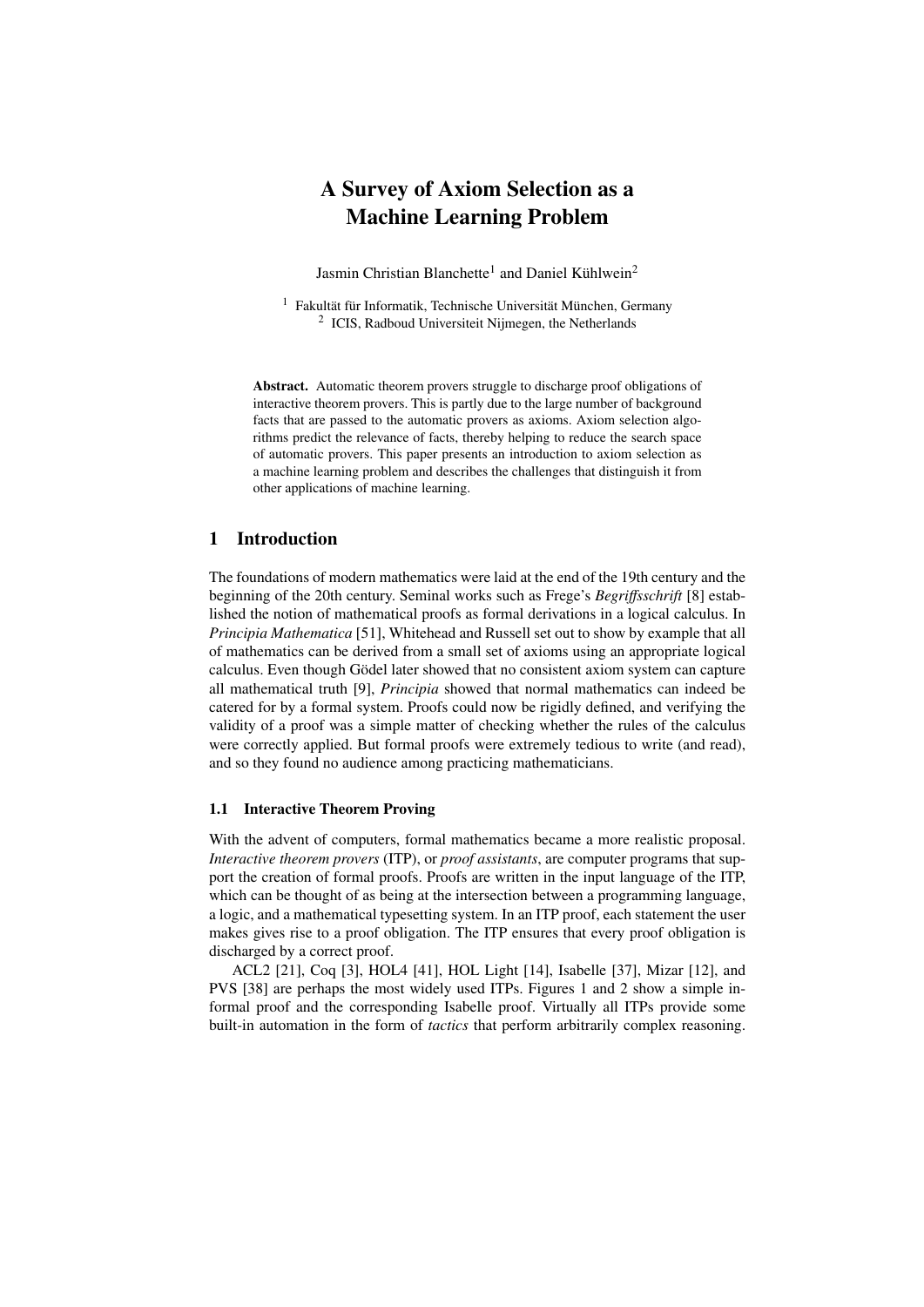<span id="page-1-0"></span>Theorem There are infinitely many primes: for every number *n* there exists a prime  $p > n$ . PROOF [after Euclid] Given *n*. Consider  $k = n! + 1$ , where  $n! = 1 \cdot 2 \cdot 3 \cdot ... \cdot n$ . Let *p* be a prime that divides *k*. For this number *p* we have  $p > n$ : otherwise  $p \leq n$ ; but then *p* divides *n*!, so *p* cannot divide  $k = n! + 1$ , contradicting the choice of *p*. QED

Figure 1: An informal proof that there are infinitely many prime numbers [\[50\]](#page-14-2)

In Figure [2,](#page-2-0) the **by** command specifies which tactic should be applied to discharge the current proof obligation.

Developing proofs in ITPs usually requires a lot more work than sketching a proof with pen and paper. Nevertheless, the benefit of gaining quasi-certainty about the correctness of the proof led a number of mathematicians to adopt these systems.

The largest mechanization project is probably the ongoing formalization of the proof of Kepler's conjecture by Thomas Hales and his colleagues in HOL Light [\[13\]](#page-12-5). Other major undertakings are the formal proofs of the four-color theorem [\[10\]](#page-12-6) and of the odd-order theorem [\[11\]](#page-12-7) in Coq, both developed under Georges Gonthier's leadership. In terms of mathematical breadth, the *Mizar Mathematical Library* [\[30\]](#page-13-3) is perhaps the main achievement of the ITP community so far: With nearly 52 000 theorems, it covers a large portion of the mathematics taught at the undergraduate level.

#### 1.2 Automatic Theorem Proving

In contrast to interactive theorem provers, *automatic theorem provers* (ATPs) work without human interaction. They take a problem as input, consisting of a set of *axioms* and a *conjecture*, and attempt to deduce the conjecture from the axioms. The TPTP (Thousands of Problems for Theorem Provers) library [\[42\]](#page-14-3) has established itself as a central infrastructure for exchanging ATP problems. Its main developer also organizes an annual competition, CADE's ATP Systems Competition (CASC) [\[43\]](#page-14-4), that measures progress in this field. E [\[40\]](#page-14-5), SPASS [\[49\]](#page-14-6), Vampire [\[39\]](#page-14-7), and Z3 [\[35\]](#page-13-4) are well-known ATPs for classical first-order logic.

Some researchers apply ATPs to open mathematical problems. William McCune's proof of the Robbins conjecture using a custom ATP is the main success story [\[31\]](#page-13-5). More recently, ATPs have also been integrated into ITPs [\[6,](#page-12-8) [19,](#page-13-6) [46\]](#page-14-8), where they help increase the productivity by reducing the number of manual interactions needed to carry out a proof. Instead of using a built-in tactic, the ITP translates the current proof obligation (e.g., the lemma that the user has just stated but not proved yet) into an ATP problem. If the ATP can solve it, the proof is translated to the logic of the ITP and the user can proceed. In a recent study, about 70% of the proof obligations arising in a representative Isabelle corpus could be solved by ATPs [\[26\]](#page-13-7).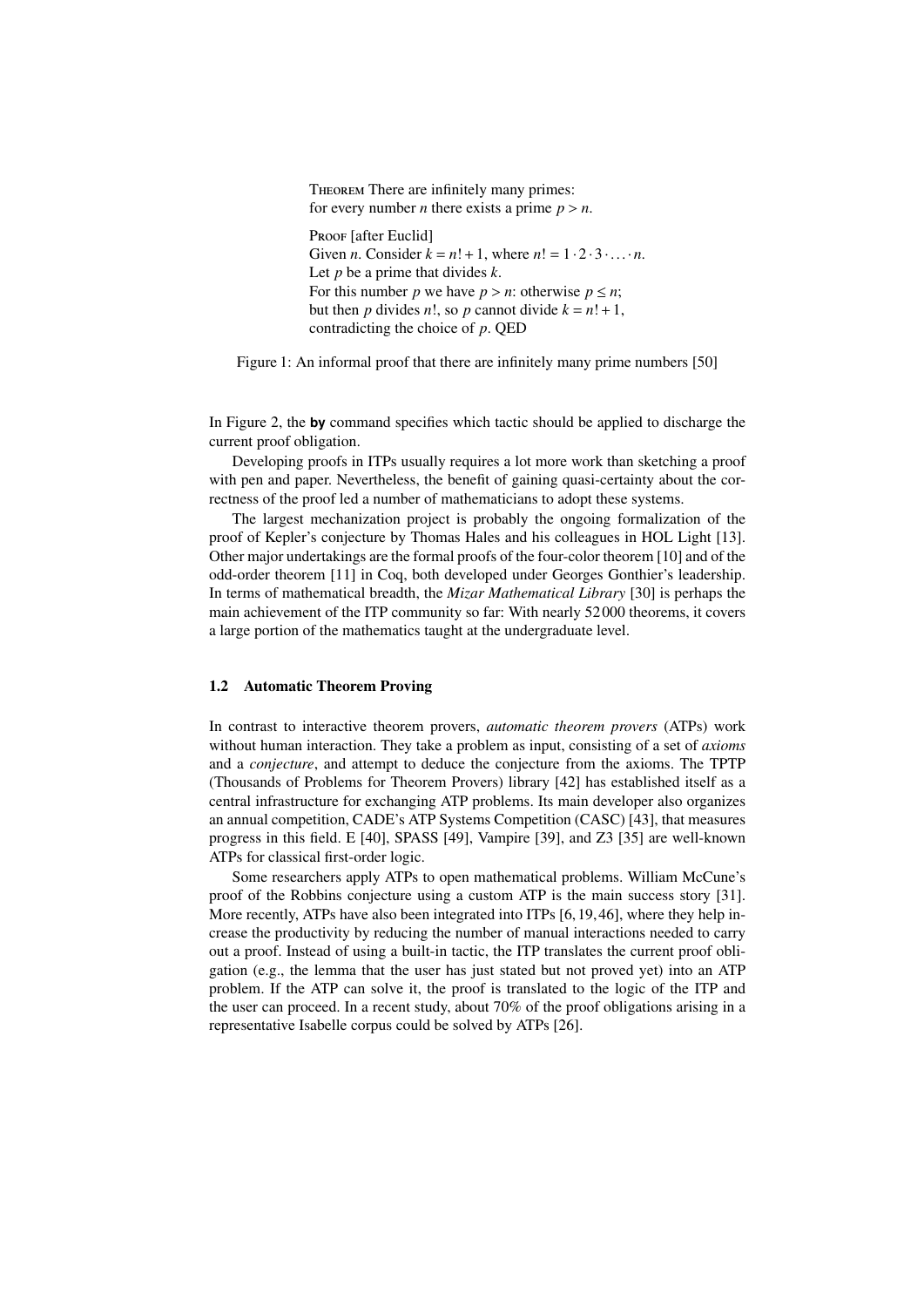```
theorem Euclid: ∃p ∈ prime. n < pproof −
  let ?k = n! + 1obtain p where prime: p \in prime and dvd: p dvd ?k
    using prime-factor-exists by auto
  have n < pproof −
    have \neg p \leq nproof
      assume p \leq nwith prime-g-zero have p dvd n! by (rule dvd-factorial)
      with dvd have p \text{ dvd } ?k - n! by (rule dvd-diff)
      then have p \, \text{dvd} \, 1 by simp
      with prime show False using prime-nd-one by auto
    qed
    then show ?thesis by simp
  qed
  from this and prime show ?thesis . .
qed
corollary ¬ finite prime
  using Euclid by (fastsimp dest!: finite-nat-set-is-bounded simp: le-def)
```
Figure 2: An Isabelle proof corresponding to the informal proof of Figure [1](#page-1-0) [\[50\]](#page-14-2)

# 1.3 Industrial Applications

Apart from mathematics, formal proofs are also used in industry. With the ever increasing complexity of software and hardware systems, quality assurance is a large part of the time and money budget of projects. Formal mathematics can be used to *prove* that an implementation meets a specification. Although tests might still be mandated by certification authorities, formal proofs can both drastically reduce the testing burden and increase confidence that the systems are bug-free.

AMD and Intel have been verifying floating-point procedures since the late 1990s [\[15,](#page-12-9) [34\]](#page-13-8), partly as a consequence of the Pentium bug. Microsoft have had success applying formal verification methods to Windows device drivers [\[2\]](#page-12-10). One of the largest software verification projects so far is seL4, a verified operating system kernel [\[22\]](#page-13-9).

#### 1.4 Learning to Reason

One of the main reasons why formal mathematics and related technologies have not become mainstream yet is that developing ITP proofs is tedious. The reasoning capabilities of ATPs and ITP tactics are in many respects far behind what is considered standard for a human mathematician. Developing an interactive proof requires not only knowledge of the subject of the proof, but also of the ITP and its libraries.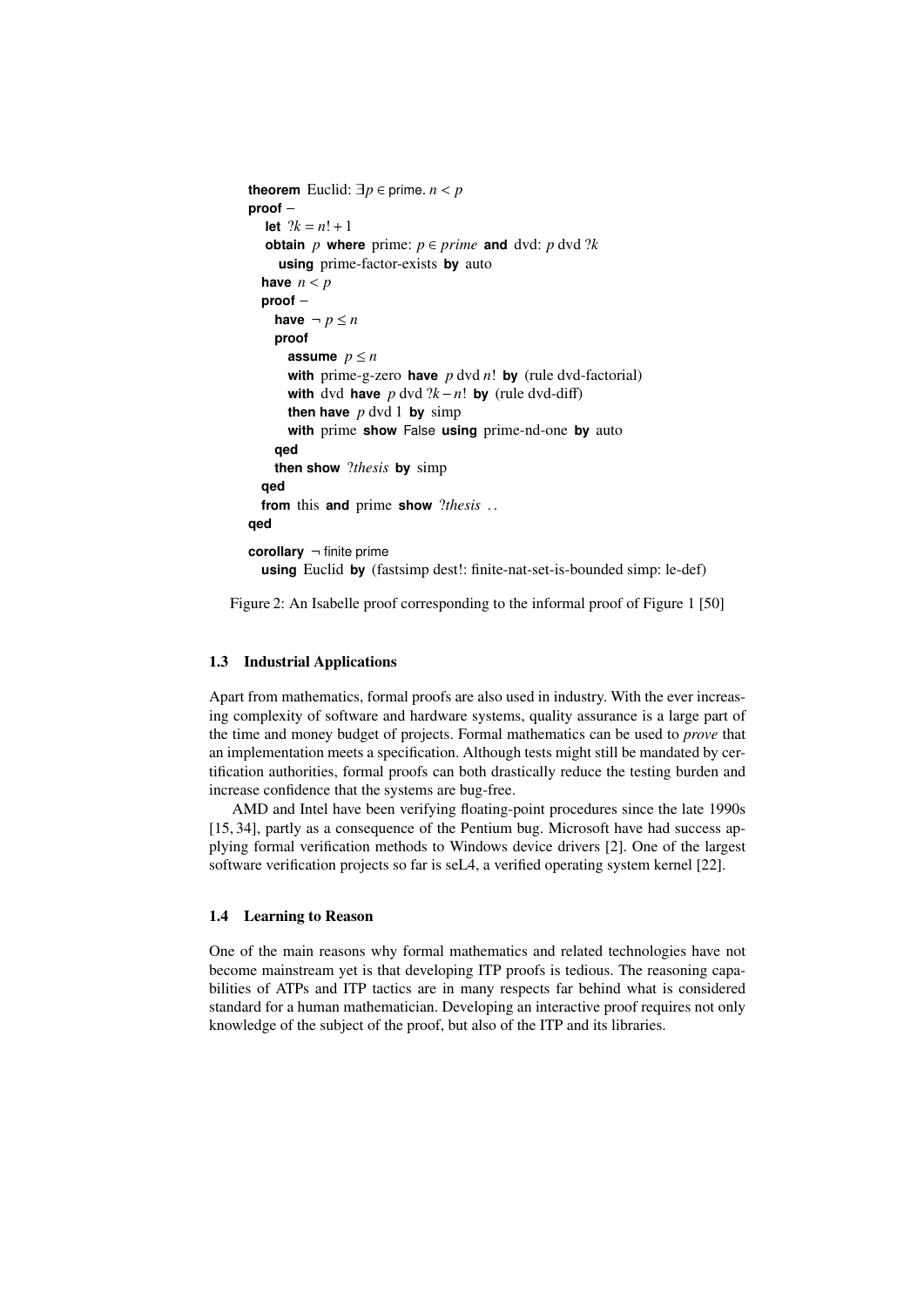

Figure 3: Sledgehammer [\[6\]](#page-12-8) integrates ATPs (here E) into Isabelle

One way to make users of ITPs more productive is to improve the success rate of ATPs. ATPs struggle with problems that have too many unnecessary axioms since they increase the search space. This is especially an issue when using ATPs from an ITP, where users have access to thousands of facts (axioms, definitions, lemmas, theorems, and corollaries) in the background libraries. Each fact is a potential axiom for an ATP.<sup>[3](#page-3-0)</sup> *Axiom selection algorithms* heuristically select facts that are likely to be useful for inclusion as axioms in the problem given to the ATP.

Learning mathematics involves studying proofs to develop a mathematical intuition. Experienced mathematicians often know how to approach a new problem by simply looking at its statement. Assume that *p* is a prime number and  $a, b \in \mathbb{N} - \{0\}$ . Consider the following statement:

If 
$$
p \mid ab
$$
, then  $p \mid a$  or  $p \mid b$ .

Even though mathematicians know many areas of mathematics (e.g., linear algebra, probability theory, analysis), when trying to prove the above statement they would ignore those areas and rely on their knowledge about number theory. At an abstract level, they perform axiom selection to reduce their search space.

Axiom selection algorithms typically rely on static features of the conjecture and axioms [\[16,](#page-12-11) [33\]](#page-13-10). For example, if the conjecture involves  $\pi$  and sin, they will prefer axioms that contain either of these two symbols, ideally both. The main drawback of such approaches is that they focus exclusively on formulas, ignoring the rich information contained in proofs. In particular, they do not learn from previous proofs. In this paper, we present an overview to axiom selection as a machine learning problem, an idea introduced one decade ago by Urban [\[44\]](#page-14-9). In a way, we are trying to teach the computer mathematical intuition.

# 2 Machine Learning in a Nutshell

This section aims to provide a high-level introduction to machine learning; for a more thorough discussion, we refer to standard textbooks [\[4,](#page-12-12) [29,](#page-13-11) [36\]](#page-13-12).

<span id="page-3-0"></span><sup>&</sup>lt;sup>3</sup> A terminological note is in order. ITP axioms are fundamental assumption in the common mathematical sense (e.g., the axiom of choice). In contrast, ATP axioms are arbitrary formulas that can be used to establish the conjecture.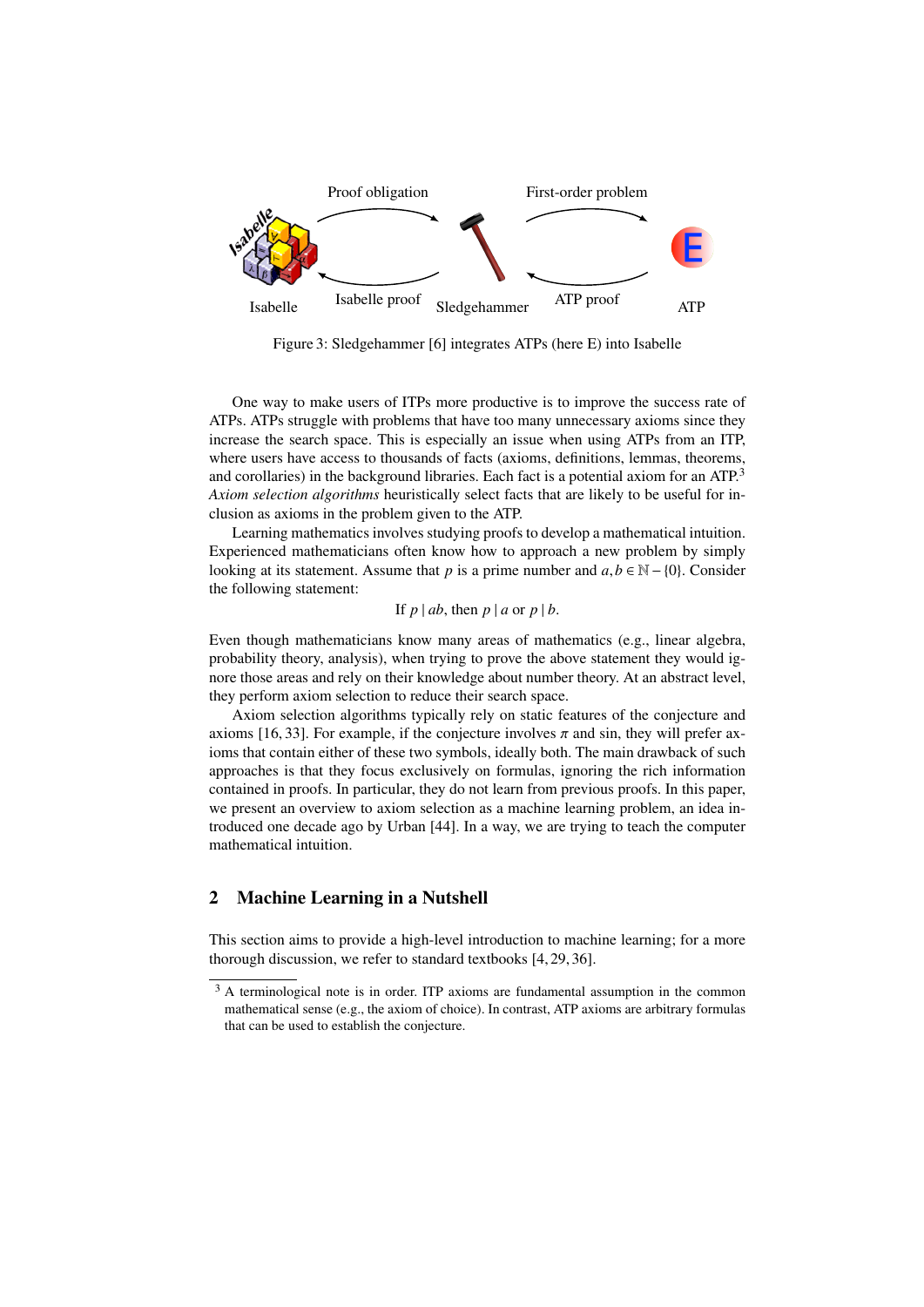Machine learning concerns itself with extracting information from data. Some typical examples of machine learning are listed below:

Spam classification Predict if a new email is spam Face detection Find human faces in a picture Web search Predict the websites that contain the information the user is looking for

The results of a learning algorithm is a function that takes a new datapoint (email, picture, search query) and returns a target value (spam / not spam, location of faces, ranking of relevant websites). The learning is done by optimizing a *score function* over a *training dataset*. Typical score function are accuracy (how many emails were correctly labeled?) and the root mean square error (the Euclidean distance between the predicted values and the actual values). Elements of the training datasets are datapoints together with their expected value. For example:

Spam classification A set of emails together with their classification Face detection A set of pictures where all faces are marked Web search A set of query–websites tuples

The performance of the learned function critically depends on the quality of the training data, as expressed by the aphorism "Garbage in, garbage out." Getting training data that is representative for the problem, and hence generalizes well, is crucial.

In addition to the training data, problem *features* are also essential. Features are the input of the prediction function and should describe the relevant attributes of the datapoint. A datapoint can have several possible *feature representations*. *Feature engineering* concerns itself with identifying relevant features [\[28\]](#page-13-13). To simplify computations, most machine learning algorithms require that the features are a (sparse) real-valued vector. Potential features are listed below.

Spam classification A list of all the words occurring in the email Face detection The matrix containing the color values of the pixels Web search The *n*-grams of the query

From a mathematical point of view, most machine learning problems can be reduced to an optimization problem. Let  $D \subseteq X \times T$  be a dataset consisting of datapoints and their corresponding target values. Let  $\varphi : X \to \mathfrak{F}$  be a feature function that maps a datapoint to its feature representation in the *feature space*  $\mathfrak{F}$  (usually a subset of  $\mathbb{R}^n$  some  $n \in \mathbb{N}$ ). Furthermore, let *F* be a function space and *s* a (convex) score function  $s: D \times F \to \mathbb{R}$ . Elements of *F* map features to the target space *T*—i.e.,  $F \subseteq (\mathfrak{F} \to T)$ . One possible goal is to find the function  $f \in F$  that maximizes the average score over the training set *D*. The main differences between various learning algorithms are the function space and the score function they use.

If the function space is too expressive, *overfitting* may occur: The learned function might perform well on the training data, but poorly on unseen data. A simple example is trying to fit a polynomial of degree *n*−1 through *n* training datapoints; this will give perfect scores on the training data but is likely to yield a curve that behaves so wildly as to be useless to make predictions. The issue is well known from the world of finance, where very sophisticated models have been successfully applied to predict the past.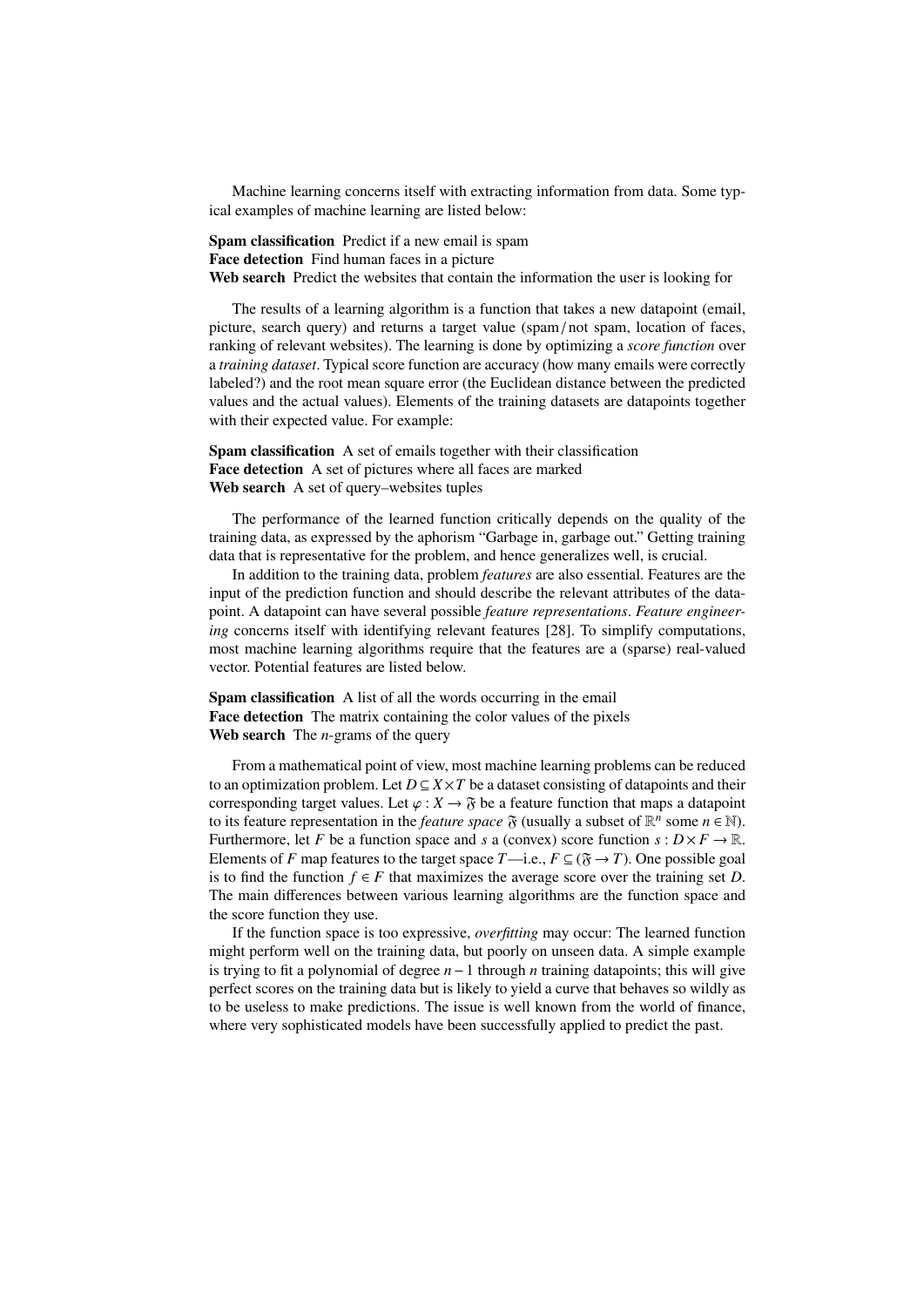*Regularization* is used to balance function complexity with the result of the score function. To estimate how well a learning algorithm generalizes or to tune metaparameters (e.g., the regularization parameter or the maximum degree of a polynomial), *cross-validation* partitions the training data in two sets: one set used for training, the other for the evaluation.

# 3 Axiom Selection as a Machine-Learning Problem

Using an ATP within an ITP requires a method to filter out irrelevant axioms during the creation of the ATP problem. Since most ITPs libraries contain several thousands of theorems, simply translating every library fact into an ATP axiom overwhelms the ATP; indeed, parsing huge problem files has been an issue with some ATPs. To use machine learning to create such a relevance filter, we must first answer three questions:

- 1. What is the goal of the learning?
- 2. What is the training data?
- 3. What are the features?

At a first glance, the goal seems clear:

Given an ATP problem with axioms *A* and conjecture *c*, predict a subset of axioms  $B \subseteq A$  that is sufficient for proving *c*.

But what does "sufficient" mean exactly? Clearly, the ATP's chances of success depend on which ATP is used, the time limit, and even the computer hardware. Moreover, there can be several potentially disjoint subsets from which the conjecture can be derived, reflecting the existence of alternative proofs. Which subset should then be chosen? Before we can answer these questions, we must introduce the training data.

#### <span id="page-5-0"></span>3.1 The Training Data

The training data is extracted from the proof library of the ITP. For Isabelle, this could mean the libraries included with the prover or the *Archive of Formal Proofs* [\[23\]](#page-13-14); for Mizar, the *Mizar Mathematical Library* [\[30\]](#page-13-3). The data could also include custom libraries defined by the user or third parties.

Abstracting from its source, we assume that the training data consists of a set of facts (axioms, definitions, lemmas, theorems, corollaries) equipped with

- a *visibility relation* that for each fact states which other facts appear before it;
- a *dependency tree* that for each fact shows which facts were used in its proof (for lemmas, theorems, and corollaries);
- a *formula tree representation* of each fact.

Example. Figure [4](#page-6-0) introduces a simple, constructed library. For each statement, every statement that occurs above it is visible. Axioms 1 and 2 and Definitions 1 and 2 are visible from Theorem 1, whereas Corollary 1 is not visible. Figure [5](#page-6-1) presents the corresponding dependency tree. Finally, Figure [6](#page-6-2) shows the formula tree of  $\forall x \, x+1 > x$ .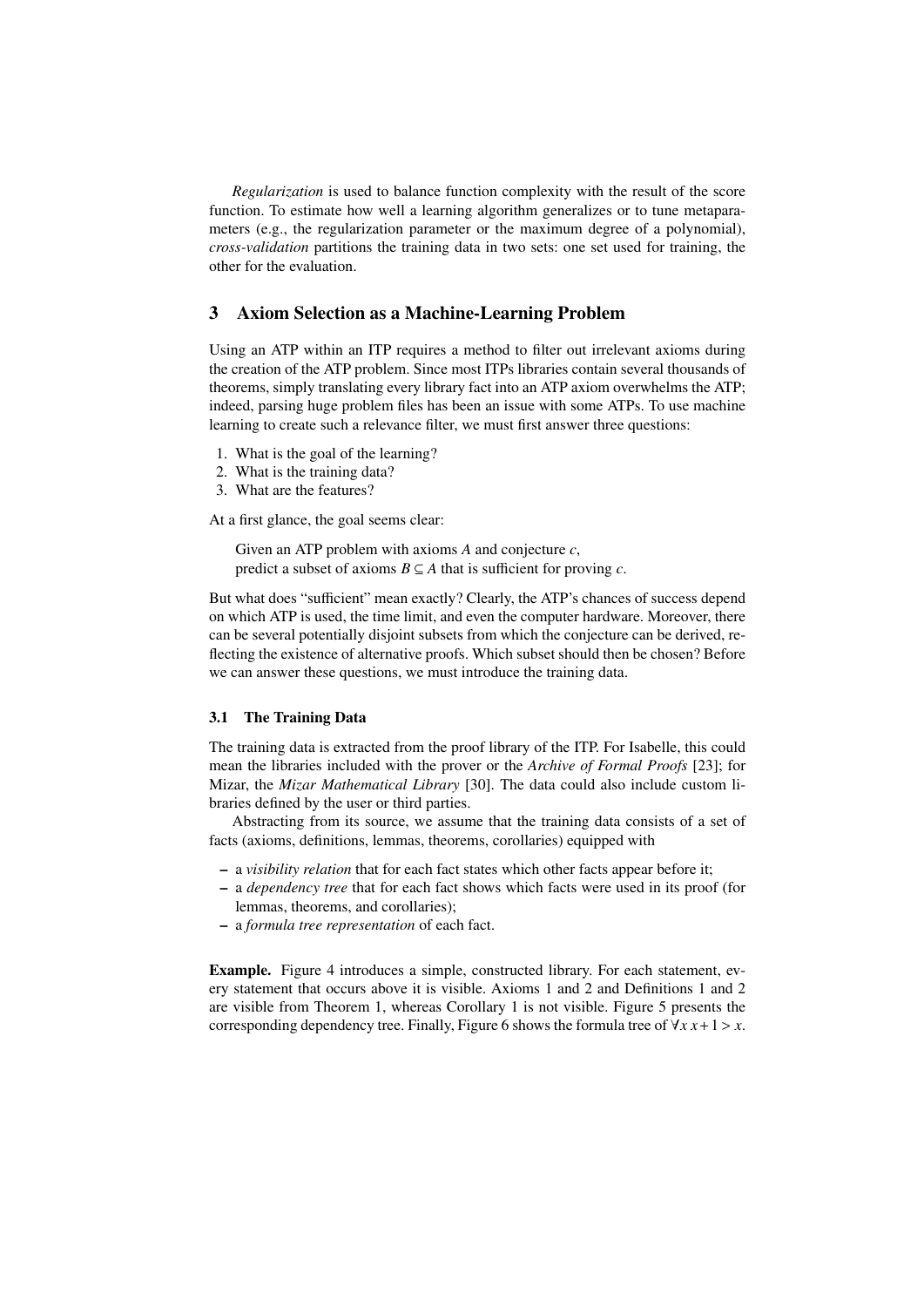<span id="page-6-0"></span>Axiom 1. *A* Axiom 2. *B* Definition 1. *C* if and only if *A* Definition 2. *D* if and only if *C* Theorem 1. *C Proof.* By Axiom 1 and Definition 1. Corollary 1. *D Proof.* By Theorem 1 and Definition 2.

Figure 4: A simple library

<span id="page-6-1"></span>

<span id="page-6-2"></span>Figure 5: The dependency tree of the library of Figure [4,](#page-6-0) where edges denote dependency between facts



Figure 6: The formula tree for  $\forall x \ x + 1 > x$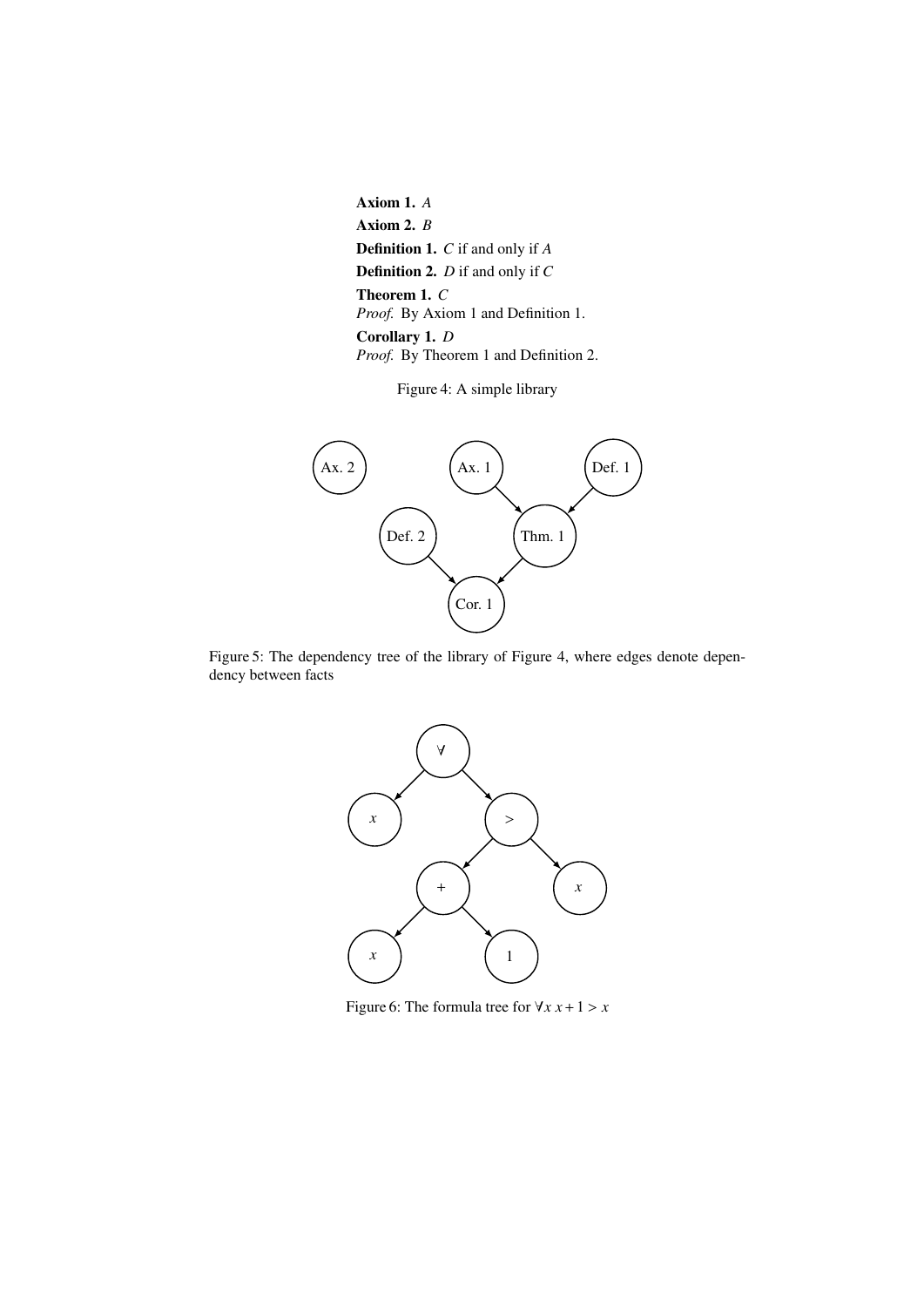#### 3.2 What to Learn

Having defined the training data, we can now reconsider the initial learning goal:

Given an ATP problem with axioms *A* and conjecture *c*, predict a subset of axioms  $B \subseteq A$  that is sufficient for proving *c*.

In the ATP-as-tactic setting, the conjecture of the corresponding ATP problem is the current proof obligation the ITP user wants to discharge and the axioms are the visible facts. Since the score function only needs to be defined on the training dataset, the dependency tree can be used to define which axioms are sufficient. This allows us the restate the learning goal as follows:

Given an ITP proof obligation *c*, predict the parents of *c* in the dependency tree.

For now, we ignore alternative proofs and assume that the dependencies extracted from the ITP are the dependencies that an ATP would use. Of course, predicting the exact parents is unrealistic. Treating axiom selection as a ranking rather than a subset selection problem allows more room for error and hence simplifies the problem. With this adjustment, we can state the final version of our learning goal:

Given a training dataset and the formula tree of a proof obligation (Section [3.1\)](#page-5-0), rank the visible facts according to their predicted usefulness.

In the training phase, the learning algorithm is allowed to learn from the proofs of all visible facts. The score function is chosen to optimize the ranks of the proof dependencies. For all facts in the training set, their corresponding dependencies should be ranked as high as possible.

It has often been observed that it is better to invoke an ATP repeatedly with different options for a short period of time (e.g., 5 seconds) than to let it run undisturbed until the user stops it. This optimization is called *time slicing.* Having a ranking function makes it possible to create different ATP problems for different slices, each with a different number of axioms, as illustrated in Figure [7.](#page-8-0) Slices with few axioms are more likely to find complex proofs involving a few obvious axioms, whereas those with lots of axioms might find simple proofs involving more obscure axioms.

#### <span id="page-7-0"></span>3.3 Features

Almost all learning algorithms require the features of the input data to be a real vector. Therefore a method is needed to translate formula trees representing a proof obligation into real vectors.

Symbols. A simple approach is to take the set of symbols of a formula as its feature set. The symbols correspond to the node labels in the formula tree. It usually makes sense to leave out symbols corresponding to variables, since variable names are immaterial.

Let *n* denote the vector size, which should be at least as large as the total number of symbols in the library. Let *i* be an injective index function that maps each symbol *s* to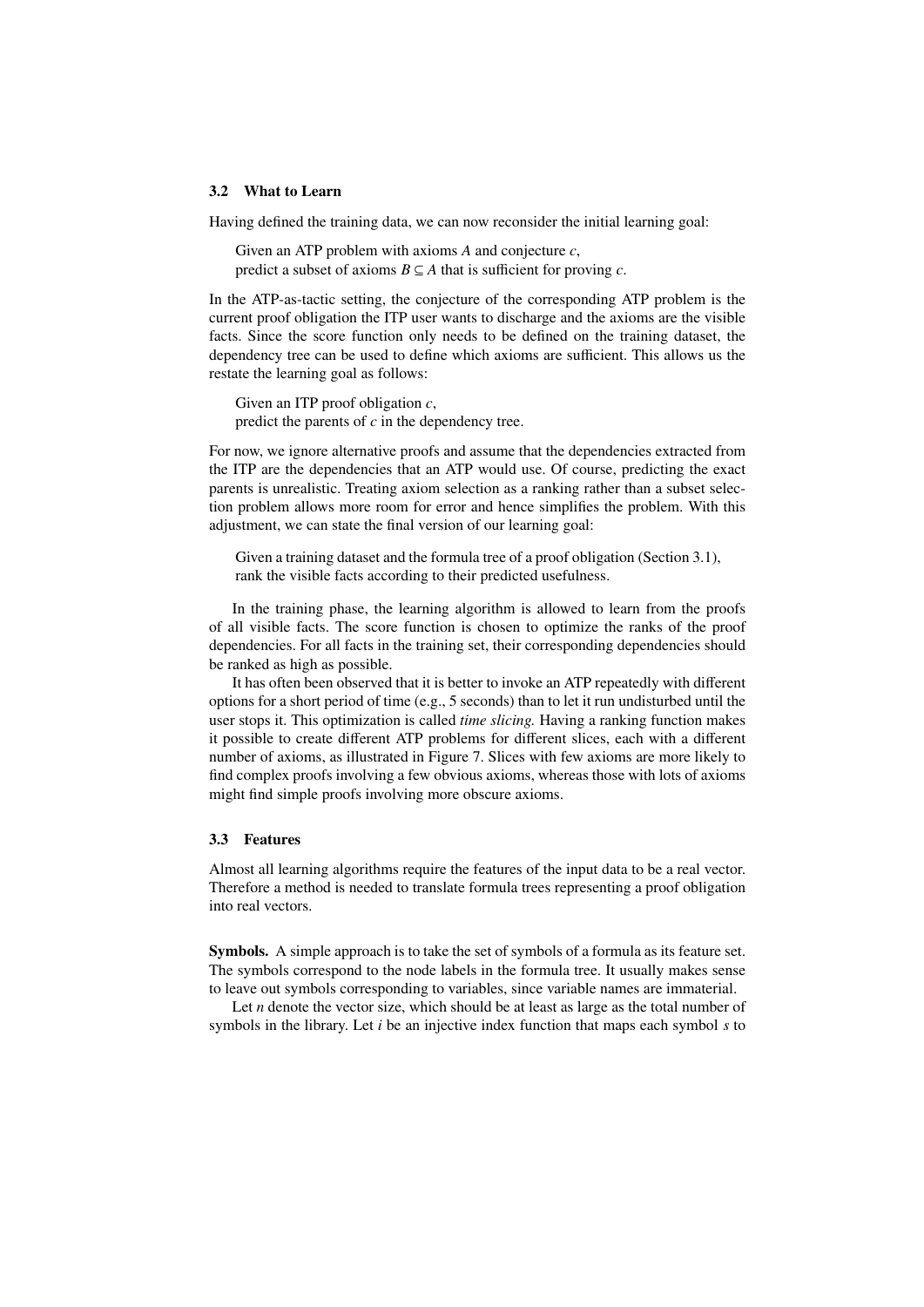<span id="page-8-0"></span>

Figure 7: Sledgehammer generates several ATP problems (slices) from a single ranking

a positive number  $i(s) \leq n$ . The feature representation of a formula tree *t* is the binary vector  $\varphi(t)$  such that  $\varphi(t)(i) = 1$  if and only if the symbol with index *j* appears in *t*.

The example formula tree in Figure [6](#page-6-2) contains the symbols  $\forall$ ,  $>$ ,  $+$ , and 1 (but not the variable *x*). Given  $n = 10$ ,  $i(\forall) = 1$ ,  $i(>) = 4$ ,  $i(+) = 6$ , and  $i(1) = 7$ , the corresponding feature vector is  $(1,0,0,1,0,1,1,0,0,0)$ .

Subterms and subformulas. In addition to the symbols, one can also include as features the subterms and subformulas of the formula to prove—i.e., the subtrees of the formula tree [\[47\]](#page-14-10). For example, the formula tree in Figure [6](#page-6-2) has subtrees associated with *x*, 1,  $x + 1$ ,  $x > x + 1$ , and  $\forall x \cdot x + 1 > x$ . Adding all subtrees significantly increases the size of the feature vector. Many subterms and subformulas appear only once in the library and are hence useless for making predictions. An approach to curtail this explosion is to consider only small subtrees (e.g., those with a height of at most 2 or 3).

Types. The formalisms supported by the vast majority of ITP systems are typed (or sorted), meaning that each term can be given a type that describes the values that can be taken by the term. Examples of types are *int*, *real*, *real*, and *real*  $\rightarrow$  *real*. Adding the types that appear in the formula tree as additional features can help [\[18,](#page-13-15) [26\]](#page-13-7). Like terms, types can be represented as trees, and we may choose between encoding only basic types or also some or all complex subtypes.

Context. Due to the way humans develop complex proofs, the last few facts that were proved are likely to be useful in a proof of the current goal [\[7\]](#page-12-13). However, the machine learning algorithm might rank them poorly because they are new and hence little used, if at all. Adding the feature vectors of the nearby facts to the feature vector of the proof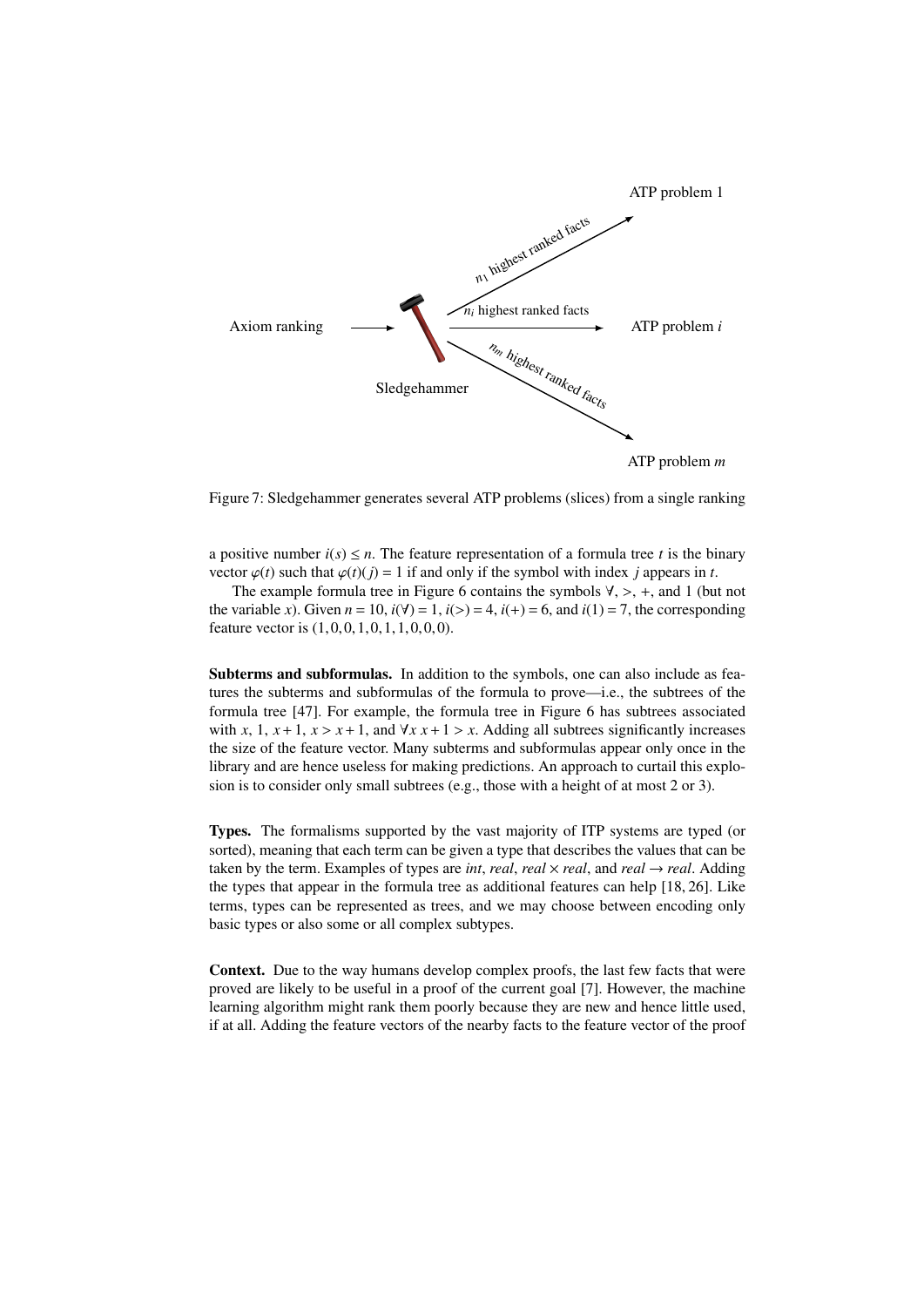obligation, in a weighted fashion, is a method for ensuring that they obtain a better rank. This method is particularly useful when a formula has very few or very general features but occurs in a wider context.

# 4 Challenges

Axiom selection has several peculiarities that restrict which machine learning algorithms can be effectively used. In this section, we illustrate these challenges on a large fragment of Isabelle's *Archive of Formal Proofs* (AFP). The AFP benchmarks contain 165 964 facts distributed over 116 entries contributed by dozens of Isabelle users.[4](#page-9-0) Most entries are related to computer science (e.g., data structures, algorithms, programming languages, and process algebras). The dataset was generated using Sledgehammer [\[26\]](#page-13-7) and is available publicly at [http://www.cs.ru.nl/~kuehlwein/downloads/](http://www.cs.ru.nl/~kuehlwein/downloads/afp.tar.gz) [afp.tar.gz](http://www.cs.ru.nl/~kuehlwein/downloads/afp.tar.gz).

# 4.1 Features

The features introduced in Section [3.3](#page-7-0) are very sparse. For example, the AFP contains 20 461 symbols. Adding small subterms and subformulas as well as basic types raises the total number of features to 328 361. Rare features can be very useful, because if two facts share a very rare feature, the likelihood that one depends on the other is very high. However, they also lead to much larger and sparser feature vectors.

Figure [8](#page-10-0) shows the percentage of features that appear in at least  $x$  facts in the AFP, for various values of *<sup>x</sup>*. If we consider all features, then only 3.37% of the features appear in more than 50 facts. Taking only the symbols into account gives somewhat less sparsity, with 2.65% of the symbols appearing in more than 500 facts. Since there are 165 964 facts in total, this means that 97.35% of all symbols appear in less than <sup>0</sup>.3% of the training data.

Another peculiarity of the axiom selection problem is that the number of features is not a priori fixed. Introducing new names for new concepts is standard mathematical practice. Hence, the learning algorithm must be able to cope with an unbounded, ever increasing feature set.

#### 4.2 Dependencies

Like the features, the dependencies are also sparse. On average, an AFP fact depends on 5.5 other facts; 19.4% of the facts (axioms and definitions) have no dependencies at all, and 10.7% have at least 20 dependencies. Figure [9](#page-11-0) shows the percentage of facts that are dependencies of at least  $x$  facts in the AFP, for various values of  $x$ . Less than half of the facts (43.0%) are a dependency in at least one other fact, and 94593 facts are never used as dependencies. This includes 32 259 definitions as well as 17 045 facts where the dependencies could not be extracted and were hence left empty. Only 0.08% of the facts are being used as dependencies more than 500 times.

<span id="page-9-0"></span><sup>4</sup> A number of AFP entries were omitted because of technical difficulties.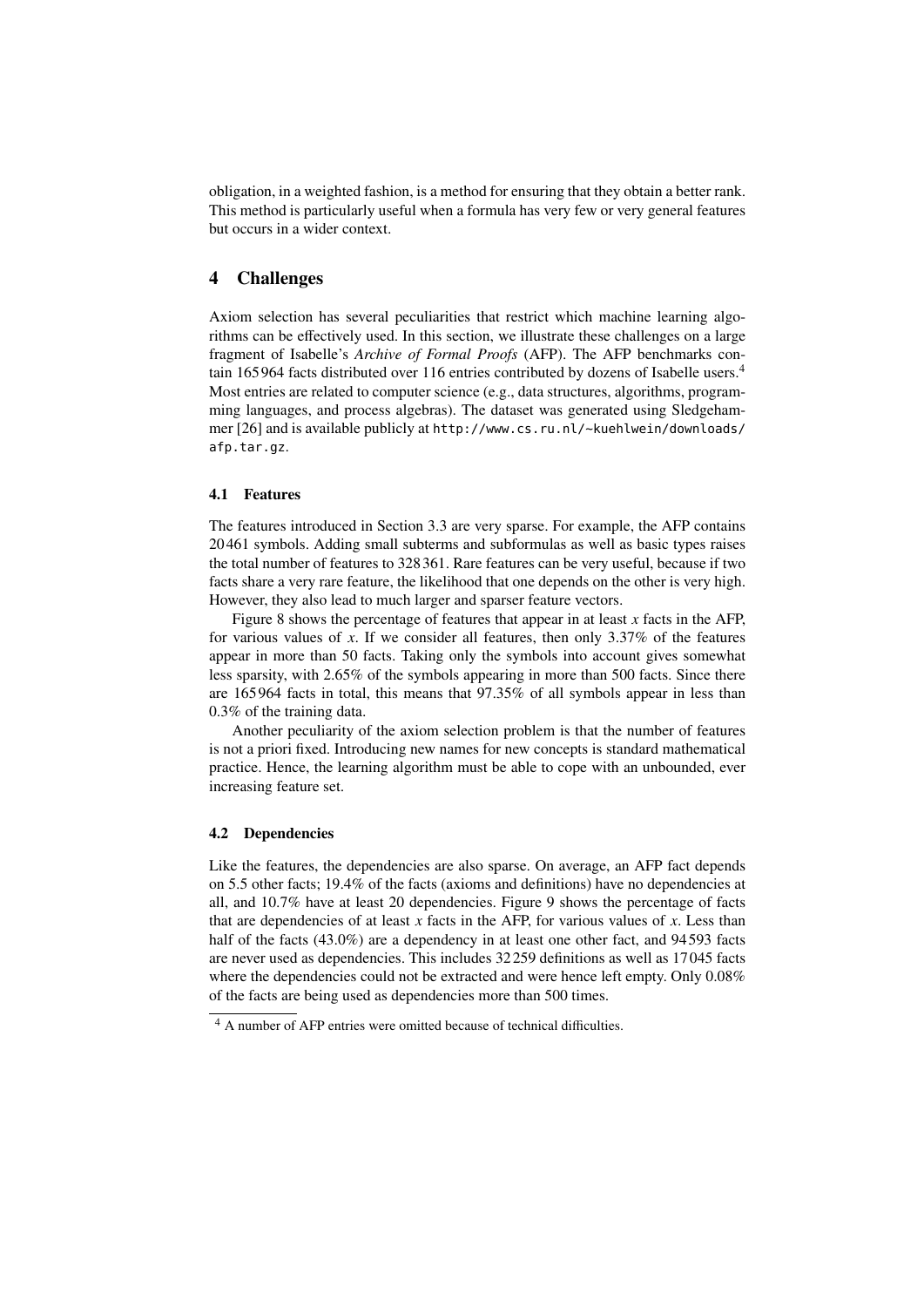<span id="page-10-0"></span>

Figure 8: Distribution of the feature appearances in the *Archive of Formal Proofs*

The main issue is that the dependencies in the training data might be incomplete or otherwise misleading. The dependencies extracted from the ITP are not necessarily the same as an ATP would use [\[1\]](#page-12-14). For example, Isabelle users can use induction in an interactive proof, and this would be reflected in the dependencies—the induction principle is itself a (higher-order) fact. But ATPs are limited to first-order logic without induction. If an alternative first-order proof is possible, this is the one that should be learned. Experiments with combinations of ATP and ITP proofs indicate that ITP dependencies are a reasonable guess, but learning from ATP dependencies yields better results [\[25,](#page-13-16) [47\]](#page-14-10).

More generally, the training data lacks information about alternative proofs. In practice, this means that any evaluation method that relies only on the training data cannot reliably evaluate whether an axiom selection algorithm produces good predictions. There is no choice but to actually run ATPs—and even then the hardware, time limit, and version of the ATP can heavily influence the results.

#### 4.3 Online Learning and Speed

Any algorithm for axiom selection must update its predictions model and create predictions fast. The typical use case is that of an ITP user who develops a theory fact by fact, proving each along the way. Usually these facts depend on one another, often in the familiar sequence definition–lemma–theorem–corollary. After each user input, the prediction model might need to be updated. In addition, it is not uncommon for users to alter existing definitions or lemmas, which should trigger some relearning.

Speed is essential for a axiom selection algorithm since the automated proof finding process needs to be faster than manual proof creation. The less time is spent on updating the learning model and predicting the axiom ranking, the more time can be used by ATPs. Users of ITPs tend to be impatient: If the automatic provers do not respond within half a minute or so, they usually prefer to carry out the proof themselves.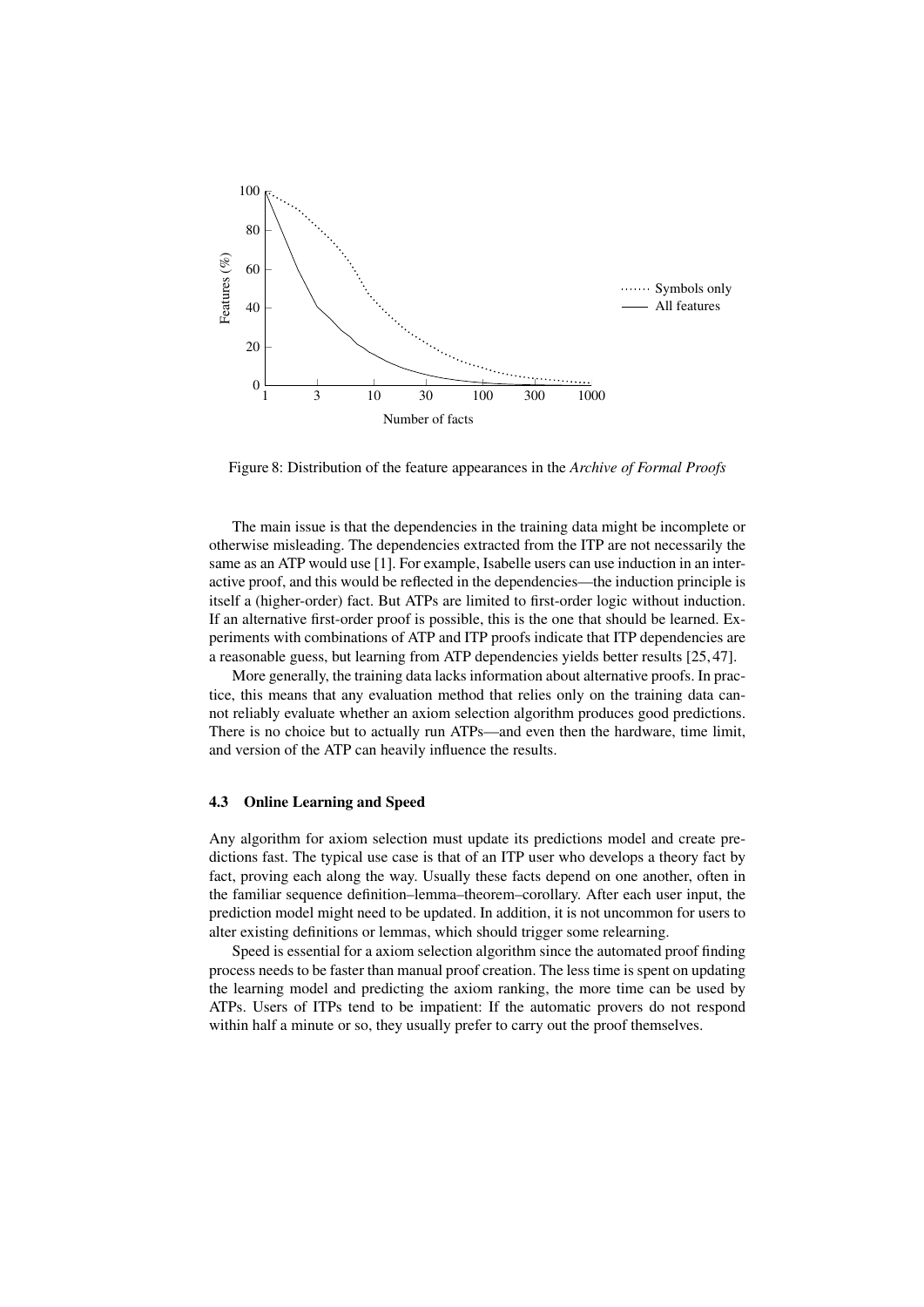<span id="page-11-0"></span>

Figure 9: Distribution of the dependency appearances in the *Archive of Formal Proofs*

#### 4.4 Translations between Logics

There is a wide gap between the ITPs' and the ATPs' logics. Much research has been concerned with bridging the gap between the two, by encoding ITP into ATP formulas. The main difficulties are connected with the ITPs' support for higher-order construct (e.g., quantification over functions and predicates,  $\lambda$ -expressions) and rich polymorphic type systems. Complete translations of both features are well known, but they lead to so much clutter that the proof search effectively grinds to a halt.

In practice, interactive problems are mostly first-order and their type information is largely irrelevant. This can be exploited to yield a lightweight translation, by encoding higher-order constructs locally (and leaving the first-order parts of the problem unchanged) [\[32\]](#page-13-17) and by keeping a minimal amount of type information necessary to prevent the discovery of spurious proofs (i.e., proofs that are ill-typed in the ITP) [\[5\]](#page-12-15).

### 5 Conclusion

This paper provided an introduction to the axiom selection problem. For further reading, we refer to Kühlwein et al. [\[27\]](#page-13-18), which reviews several algorithms on a benchmark suite derived from the *Mizar Mathematical Library*, and Kaliszyk and Urban [\[19,](#page-13-6) [20\]](#page-13-19), which introduced a nearest-neighbor approach to axiom selection. Urban and Vyskocil give a more results-oriented introduction [\[48\]](#page-14-11).

Machine learning has also been employed to improve other aspects of ATP reasoning. In particular, learning algorithms have been used to predict which search strategies are most likely to succeed in finding a proof [\[17,](#page-12-16) [24,](#page-13-20) [45\]](#page-14-12).

Acknowledgments. The first author is supported by the Deutsche Forschungsgemeinschaft (DFG) project Hardening the Hammer (grant Ni 491/14-1). The second author is supported by the Nederlandse organisatie voor Wetenschappelijk Onderzoek (NWO) project Learning2Reason.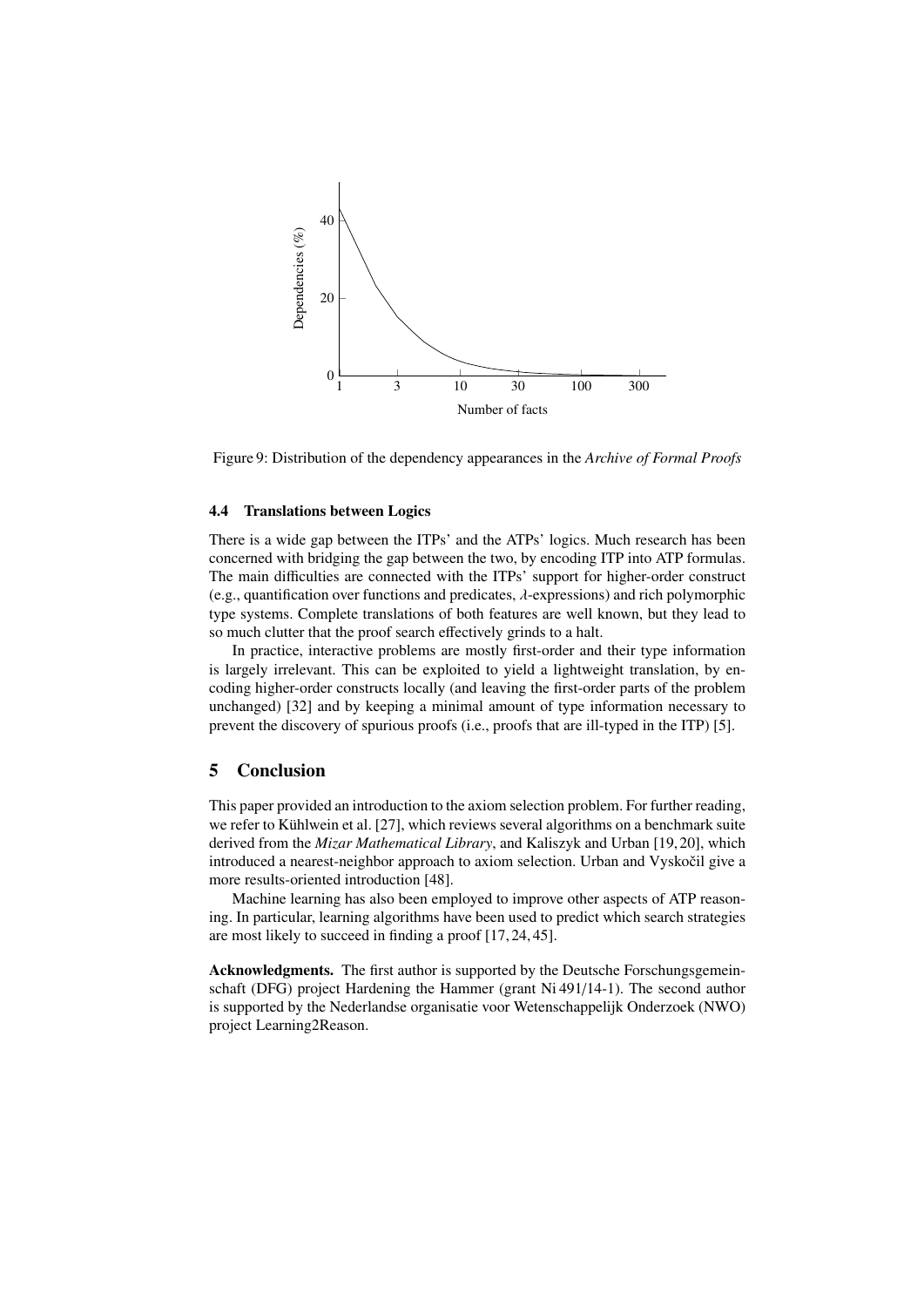# References

- <span id="page-12-14"></span>1. Alama, J., Kühlwein, D., Urban, J.: Automated and human proofs in general mathematics: An initial comparison. In: Bjørner, N., Voronkov, A. (eds.) Logic for Programming, Artificial Intelligence, and Reasoning (LPAR-18), Lecture Notes in Computer Science, vol. 7180, pp. 37–45. Springer (2012)
- <span id="page-12-10"></span>2. Ball, T., Bounimova, E., Levin, V., Kumar, R., Lichtenberg, J.: The Static Driver Verifier Research Platform. In: Touili, T., Cook, B., Jackson, P. (eds.) Computer Aided Verification (CAV 2010), Lecture Notes in Computer Science, vol. 6174, pp. 119–122. Springer (2010)
- <span id="page-12-2"></span>3. Bertot, Y., Castéran, P.: Interactive Theorem Proving and Program Development—Coq'Art: The Calculus of Inductive Constructions. Texts in Theoretical Computer Science, Springer (2004)
- <span id="page-12-12"></span>4. Bishop, C.M.: Pattern Recognition and Machine Learning. Information Science and Statistics, Springer (2006)
- <span id="page-12-15"></span>5. Blanchette, J.C., Böhme, S., Popescu, A., Smallbone, N.: Encoding monomorphic and polymorphic types. In: Piterman, N., Smolka, S. (eds.) Tools and Algorithms for the Construction and Analysis of Systems (TACAS 2013). Lecture Notes in Computer Science, vol. 7795, pp. 493–507. Springer (2013)
- <span id="page-12-8"></span>6. Blanchette, J.C., Böhme, S., Paulson, L.C.: Extending Sledgehammer with SMT solvers. Journal of Automated Reasoning 51(1), 109–128 (2013)
- <span id="page-12-13"></span>7. Cramer, M., Koepke, P., Kühlwein, D., Schröder, B.: Premise selection in the Naproche system. In: Giesl, J., Hähnle, R. (eds.) International Joint Conference on Automated Reasoning (IJCAR 2010), Lecture Notes in Computer Science, vol. 6173, pp. 434–440. Springer (2010)
- <span id="page-12-0"></span>8. Frege, G.: Begriffsschrift, eine der arithmetischen nachgebildete Formelsprache des reinen Denkens. Verlag von Louis Nebert (1879)
- <span id="page-12-1"></span>9. Gödel, K.: Über formal unentscheidbare Sätze der Principia Mathematica und verwandter Systeme I. Monatshefte für Mathematik und Physik 38(1), 173–198 (1931)
- <span id="page-12-6"></span>10. Gonthier, G.: Formal proof—The four-color theorem. Notices of the AMS 55(11), 1382– 1393 (2008)
- <span id="page-12-7"></span>11. Gonthier, G., Asperti, A., Avigad, J., Bertot, Y., Cohen, C., Garillot, F., Roux, S.L., Mahboubi, A., O'Connor, R., Biha, S.O., Pasca, I., Rideau, L., Solovyev, A., Tassi, E., Théry, L.: A machine-checked proof of the odd order theorem. In: Blazy, S., Paulin-Mohring, C., Pichardie, D. (eds.) Interactive Theorem Proving (ITP 2013). Lecture Notes in Computer Science, vol. 7998, pp. 163–179. Springer (2013)
- <span id="page-12-4"></span>12. Grabowski, A., Korniłowicz, A., Naumowicz, A.: Mizar in a Nutshell. Journal of Formalized Reasoning 3(2), 153–245 (2010)
- <span id="page-12-5"></span>13. Hales, T.C.: Introduction to the Flyspeck project. In: Coquand, T., Lombardi, H., Roy, M.F. (eds.) Mathematics, Algorithms, Proofs. Dagstuhl Seminar Proceedings, vol. 05021. Schloss Dagstuhl (2005)
- <span id="page-12-3"></span>14. Harrison, J.: HOL Light: A tutorial introduction. In: Srivas, M., Camilleri, A. (eds.) Formal Methods in Computer-Aided Design (FMCAD '96). Lecture Notes in Computer Science, vol. 1166, pp. 265–269. Springer (1996)
- <span id="page-12-9"></span>15. Harrison, J.: Formal verification of IA-64 division algorithms. In: Aagaard, M., Harrison, J. (eds.) Theorem Proving in Higher Order Logics (TPHOLs 2000), Lecture Notes in Computer Science, vol. 1869, pp. 233–251. Springer (2000)
- <span id="page-12-11"></span>16. Hoder, K., Voronkov, A.: Sine qua non for large theory reasoning. In: Bjørner, N., Sofronie-Stokkermans, V. (eds.) Conference on Automated Deduction (CADE-23), Lecture Notes in Computer Science, vol. 6803, pp. 299–314. Springer (2011)
- <span id="page-12-16"></span>17. Hutter, F., Hoos, H.H., Leyton-Brown, K., Stützle, T.: ParamILS: An automatic algorithm configuration framework. Journal of Artificial Intelligence Research 36, 267–306 (2009)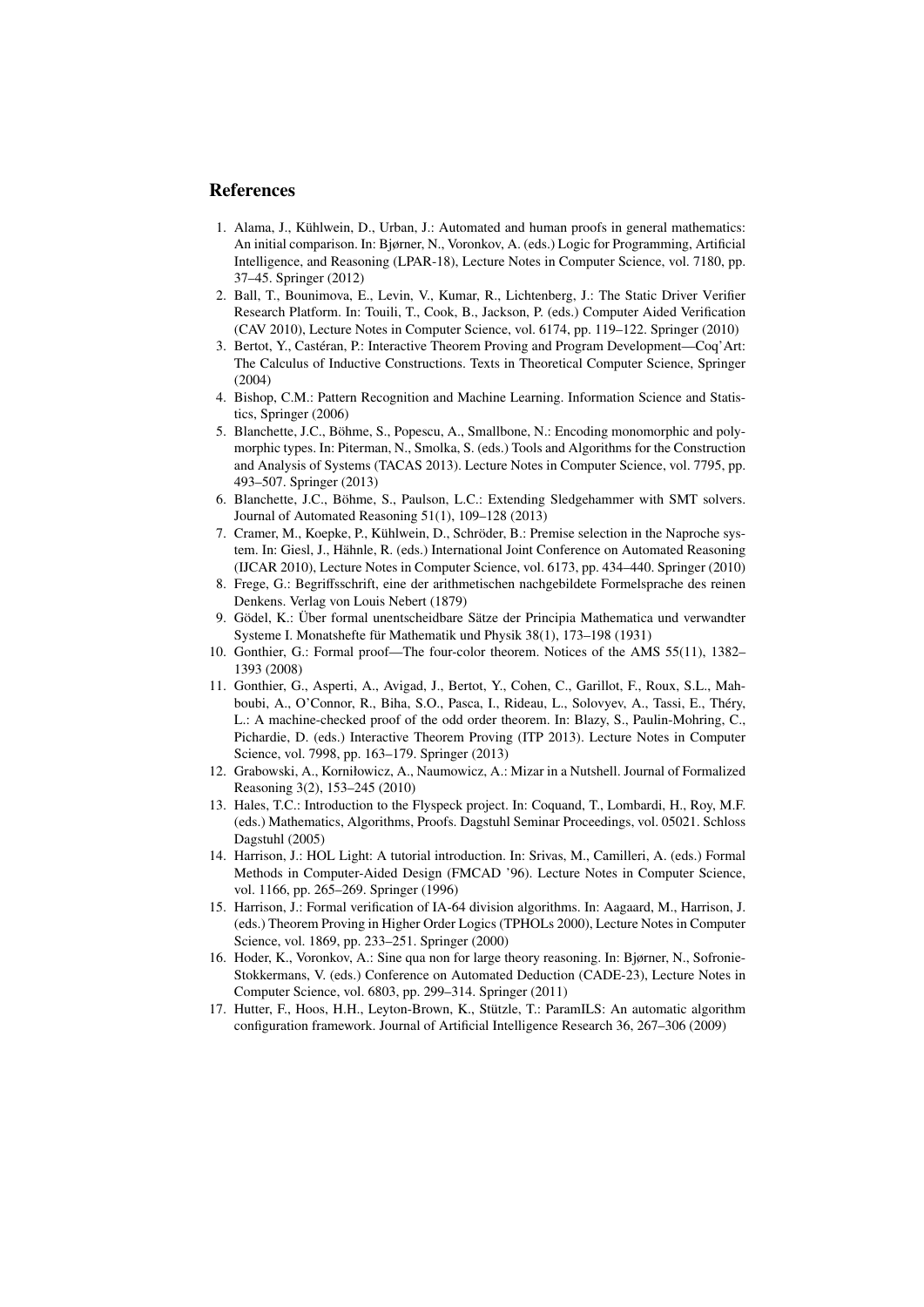- <span id="page-13-15"></span>18. Kaliszyk, C., Urban, J.: Learning-assisted automated reasoning with Flyspeck. CoRR abs/1211.7012 (2012)
- <span id="page-13-6"></span>19. Kaliszyk, C., Urban, J.: Automated reasoning service for HOL Light. In: Carette, J., Aspinall, D., Lange, C., Sojka, P., Windsteiger, W. (eds.) Conferences on Intelligent Computer Mathematics (CICM 2013), Lecture Notes in Computer Science, vol. 7961, pp. 120–135. Springer (2013)
- <span id="page-13-19"></span>20. Kaliszyk, C., Urban, J.: Stronger automation for Flyspeck by feature weighting and strategy evolution. In: Blanchette, J.C., Urban, J. (eds.) Proof Exchange for Theorem Proving (PxTP 2013). EPiC, vol. 14, pp. 87–95. EasyChair (2013)
- <span id="page-13-0"></span>21. Kaufmann, M., Manolios, P., Moore, J.S.: Computer-Aided Reasoning: An Approach. Kluwer Academic Publishers (2000)
- <span id="page-13-9"></span>22. Klein, G., Andronick, J., Elphinstone, K., Heiser, G., Cock, D., Derrin, P., Elkaduwe, D., Engelhardt, K., Kolanski, R., Norrish, M., Sewell, T., Tuch, H., Winwood, S.: seL4: formal verification of an operating-system kernel. Communications of the ACM 53(6), 107–115 (2010)
- <span id="page-13-14"></span>23. Klein, G., Nipkow, T., Paulson, L. (eds.): Archive of Formal Proofs. <http://afp.sf.net/>
- <span id="page-13-20"></span>24. Kühlwein, D., Urban, J.: MaLeS: A framework for automatic tuning of automated theorem provers. CoRR abs/1308.2116 (2013)
- <span id="page-13-16"></span>25. Kühlwein, D., Urban, J.: Learning from multiple proofs: First experiments. In: Fontaine, P., Schmidt, R.A., Schulz, S. (eds.) Practical Aspects of Automated Reasoning (PAAR 2012). EPiC, vol. 21, pp. 82–94. EasyChair (2013)
- <span id="page-13-7"></span>26. Kühlwein, D., Blanchette, J.C., Kaliszyk, C., Urban, J.: MaSh: Machine learning for sledgehammer. In: Blazy, S., Paulin-Mohring, C., Pichardie, D. (eds.) Interactive Theorem Proving (ITP 2013), Lecture Notes in Computer Science, vol. 7998, pp. 35–50. Springer (2013)
- <span id="page-13-18"></span>27. Kühlwein, D., Laarhoven, T., Tsivtsivadze, E., Urban, J., Heskes, T.: Overview and evaluation of premise selection techniques for large theory mathematics. In: Gramlich, B., Miller, D., Sattler, U. (eds.) International Joint Conference on Automated Reasoning (IJCAR 2012), Lecture Notes in Computer Science, vol. 7364, pp. 378–392. Springer (2012)
- <span id="page-13-13"></span>28. Liu, H., Motoda, H.: Feature Selection for Knowledge Discovery and Data Mining. Kluwer Academic Publishers (1998)
- <span id="page-13-11"></span>29. MacKay, D.J.: Information Theory, Inference and Learning Algorithms. Cambridge University Press (2003)
- <span id="page-13-3"></span>30. Matuszewski, R., Rudnicki, P.: Mizar: The first 30 years. Mechanized Mathematics and Its Applications 4, 3–24 (2005)
- <span id="page-13-5"></span>31. McCune, W.: Solution of the Robbins problem. Journal of Automated Reasoning 19(3), 263– 276 (1997)
- <span id="page-13-17"></span>32. Meng, J., Paulson, L.C.: Translating higher-order clauses to first-order clauses. Journal of Automated Reasoning 40(1), 35–60 (2008)
- <span id="page-13-10"></span>33. Meng, J., Paulson, L.C.: Lightweight relevance filtering for machine-generated resolution problems. Journal of Applied Logic 7(1), 41–57 (2009)
- <span id="page-13-8"></span>34. Moore, J.S., Lynch, T.W., Kaufmann, M.: A mechanically checked proof of the  $\text{AMD5}_K86^{TM}$ floating point division program. IEEE Transactions on Computers 47(9), 913–926 (1998)
- <span id="page-13-4"></span>35. Moura, L., Bjørner, N.: Z3: An efficient SMT solver. In: Ramakrishnan, C., Rehof, J. (eds.) Tools and Algorithms for the Construction and Analysis of Systems (TACAS 2008), Lecture Notes in Computer Science, vol. 4963, pp. 337–340. Springer (2008)
- <span id="page-13-12"></span>36. Murphy, K.P.: Machine Learning: A Probabilistic Perspective. MIT Press (2012)
- <span id="page-13-1"></span>37. Nipkow, T., Paulson, L.C., Wenzel, M.: Isabelle/HOL: A Proof Assistant for Higher-Order Logic, Lecture Notes in Computer Science, vol. 2283. Springer (2002)
- <span id="page-13-2"></span>38. Owre, S., Shankar, N.: A brief overview of PVS. In: Theorem Proving in Higher Order Logics (TPHOLs 2008). Lecture Notes in Computer Science, vol. 5170, pp. 22–27. Springer (2008)